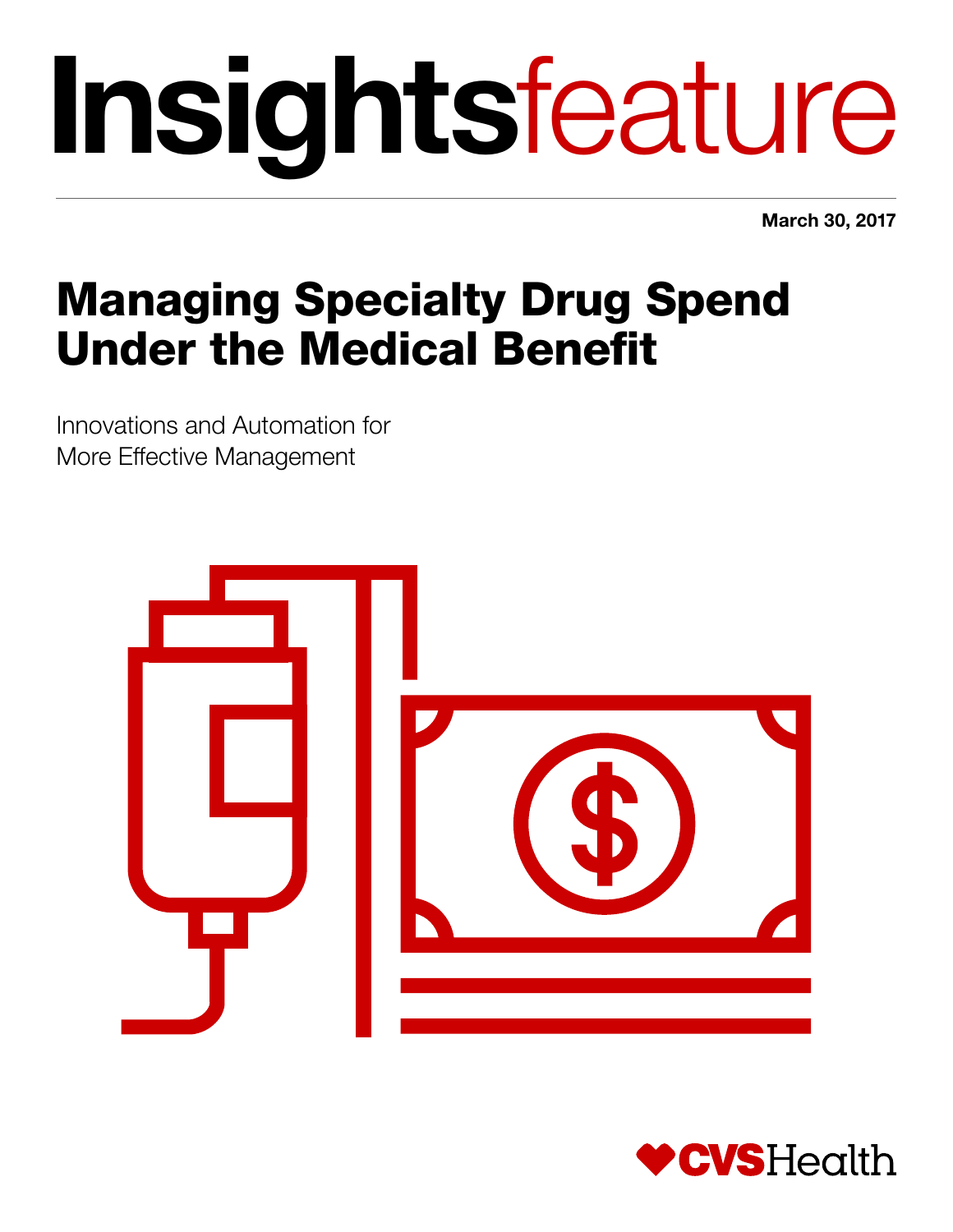## The Less-Visible Part of Specialty Spend

By most estimates, specialty spend under the pharmacy benefit represents a little more than half of total specialty spend. Payors spend almost the same amount on specialty drugs administered under the medical benefit.<sup>1</sup> Drugs that are injected or infused in a medical setting (such as a doctor's office or outpatient hospital facility) are customarily billed under the medical benefit. We anticipate that as overall specialty spend grows from about a third of total drug spend to more than half by 2020, this ratio will remain about the same.

Every payor knows that managing specialty drugs is more complex than managing traditional pharmaceuticals. It's not just that they cost more than traditional drugs

and often treat highly complex, life-altering conditions. Specialty patients' conditions, clinical care and overall management tend to be more complex.

What's more, the robust pipeline, expanding number of conditions treated by specialty drugs, and evolving regulations pose particular challenges for payors. As new therapies are approved, treatment for an increasing number of conditions involves a combination of drugs, some of which are paid under the pharmacy benefit and some of which are paid under the medical benefit, further complicating management and potentially fragmenting patients' care.

#### Nearly Half of Specialty Spend is Administered Under the Medical Benefit





Management is further complicated because treatment for an increasing number of conditions involves a combination of drugs, some of which are paid under the pharmacy benefit and some under the medical benefit.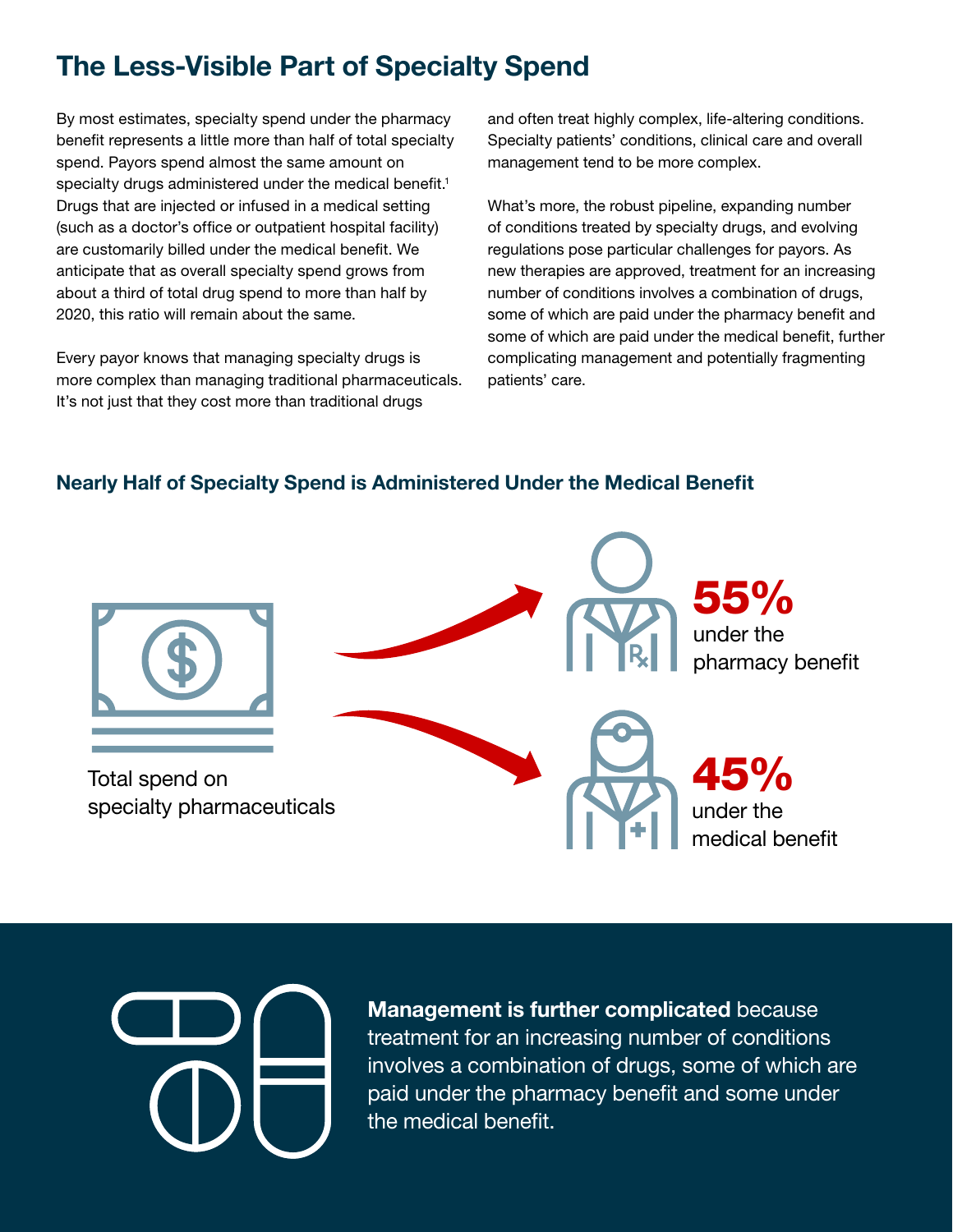# Added Challenges of Medical Benefit Management

Management of specialty drugs under the medical benefit often requires dealing with additional layers of complexity and costs and can further drive up spending. Medical claims for drugs have several shortcomings when compared with pharmacy claims:



Limited visibility into drug spend: Medical claims are traditionally billed with health care procedure codes (also known as HCPCs and often referred to as J-codes). Tracking and evaluating the precise amounts for some drugs billed and paid under the medical benefit with HCPCs is more difficult than doing so with the codes used on pharmacy claims (unique product identifiers for drugs known as National Drug Codes or NDCs).

There are several reasons why J-codes present visibility challenges. Some drugs do not have a specific code assigned and may be billed under an unspecified or miscellaneous code. Some J-codes may apply to many different drugs (so called "one-to-many relationship"). Finally, incorrect billing is not uncommon, and it can cause problems when payments are made later on.



Fewer checks and balances: Claims managed under the pharmacy benefit have built-in processes to help ensure evidence-based utilization and the use of cost-effective medications. Under the medical benefit, however, such checks and balances are much less common. The only clinical data required for medical claims is diagnosis, which provides limited opportunities for management.

Lack of automation: Both prior authorization (PA) and claims processing are generally less automated and streamlined under the medical benefit, which can still rely heavily on faxes and phone calls.



Timeliness of claims: Medical claims data lags the actual service and is usually not available for days to weeks, after a patient sees a provider, or after the patient has received the medication. Pharmacy claims are processed in near real-time, prior to the patient actually utilizing the medication.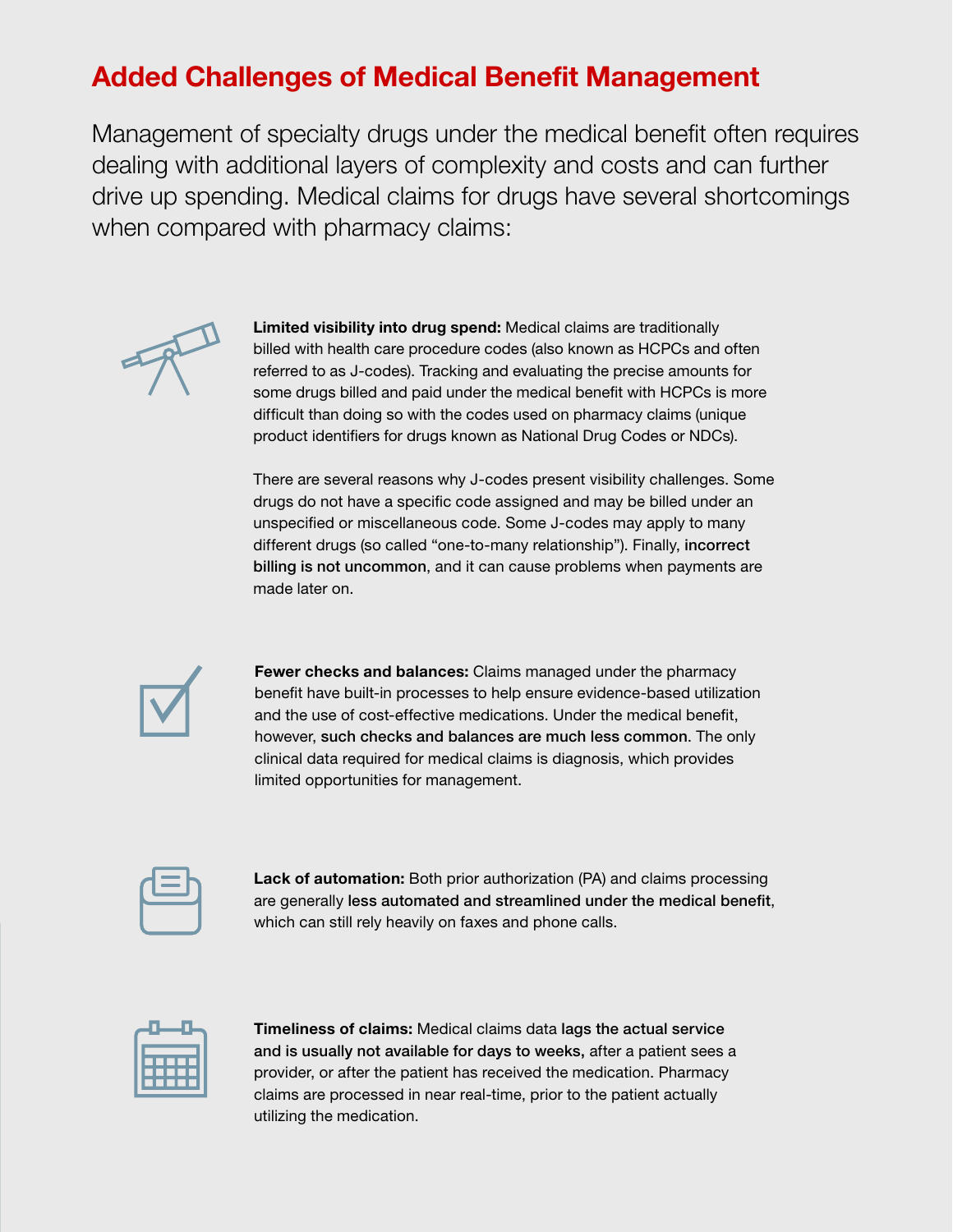# Better Data Equals Better Opportunities for Management

Better data, acquired through PA, translates into better management of both cost and care. While medical claims provide some detailed data and insights, the drawback is the lag time in obtaining data. Pharmacy claims provide very similar, relevant data including patient demographics, drug name or code, and diagnosis, which is inferred on the pharmacy claims.

We offer automated PA and claims management across benefits, which provides a host of tools to facilitate more

effective management for both payors and providers. Our proprietary cross-benefit PA technology captures diagnosis, rather than simply the drug, to infer diagnosis, as well as clinical exam and lab data and response to current therapy, as a condition of coverage before the drug is administered. This data can then be used to support a variety of management programs, including rebates for pharmacy and medical claims, addressing the needs of both the plan and the provider.

#### Prior Authorization Across Benefits Provides Richest, Most Timely Data Set to Manage Specialty Drug Costs

| <b>Data Source</b>        | <b>Typical Timing</b>                      | <b>Data Provided</b>                                                         |                                                                     |
|---------------------------|--------------------------------------------|------------------------------------------------------------------------------|---------------------------------------------------------------------|
| <b>Medical Claim</b>      | Days to weeks after<br>drug administration | • Patient demographics<br>• Diagnosis                                        | • Drug code<br>• Billed procedure                                   |
| <b>Pharmacy Claim</b>     | Usually a day<br>after service             | • Patient demographics<br>• Diagnosis (inferred)                             | • Drug code                                                         |
| <b>PA Across Benefits</b> | Prior to drug<br>administration            | • Patient demographics<br><b>Diagnosis</b><br>$\bullet$<br>• Prescribed drug | • Clinical exam data<br>$\bullet$ Lab data<br>• Response to therapy |

#### Automated PA Across Benefits:



Allows the provider to log in through the plan's portal and establish the patient's eligibility with a single sign on



Supports the use of less costly formulary alternatives, including biosimilars, in alignment with plan objectives and priorities



Facilitates the PA process for providers while helping payors save time and money



Integrates the plan's rules for the specific medication to support appropriate and cost-effective prescribing practices



Supports more sophisticated reporting and greater visibility into therapy progress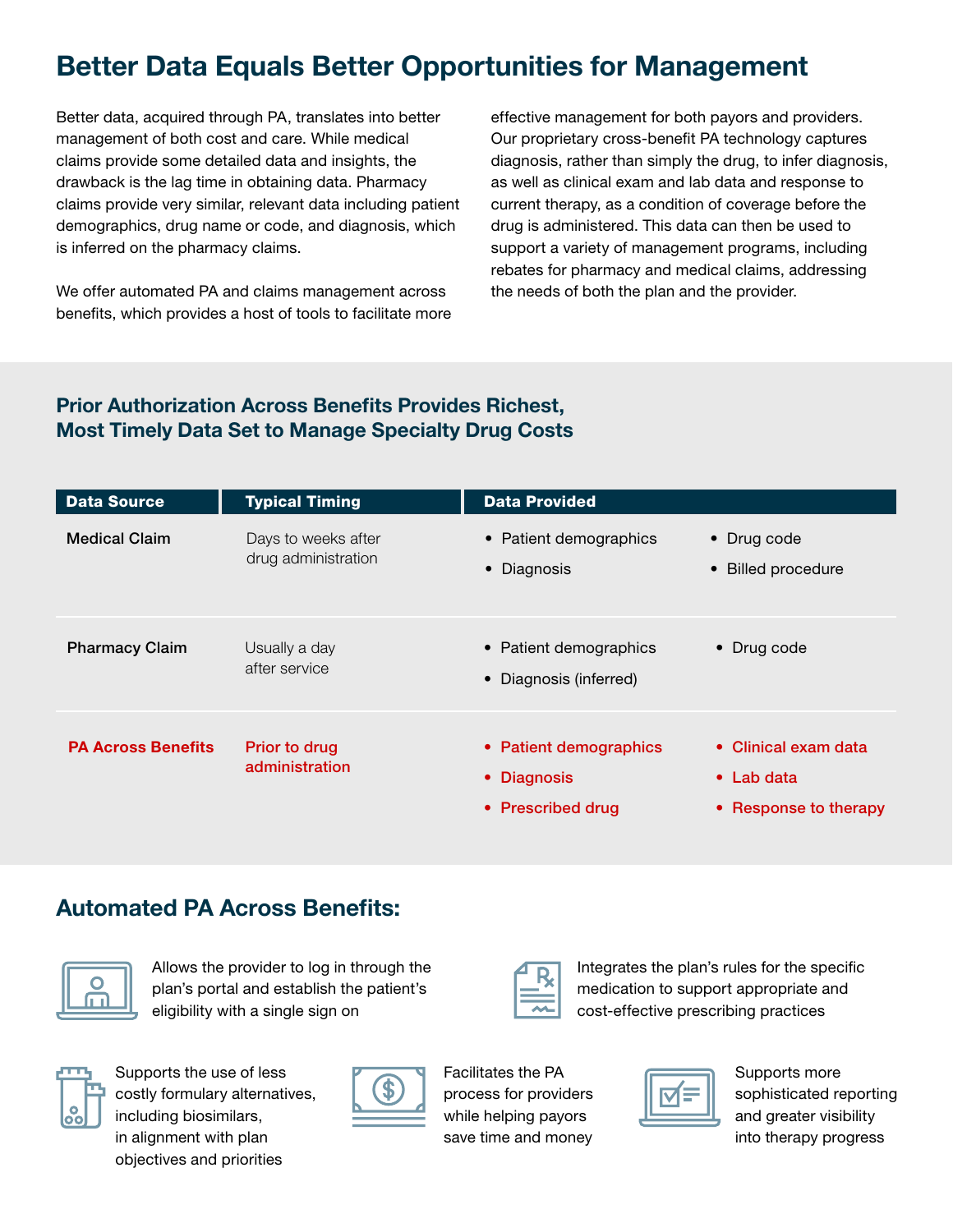### Ensure Claims Match the PA and Are Paid Appropriately

Provider administration of drugs can occur in the hospital, hospital outpatient, physician office, ambulatory infusion suite or in the home. Billing and reimbursement vary by site of care, with hospitals often basing reimbursement on a percent of charges. Most other sites base billing on average sales price (ASP) plus a percentage. Such differences in reimbursement methodology can result in wide disparities in costs. Moreover, submitted claims may reflect that the units of drug administered and/or billed deviate from recommended dosages. All these factors complicate management for payors.

To help with this challenge, CVS Health has proven, in-market claims management technology. The chart below illustrates a case study of Remicade claims as submitted and edited. The x axis shows the submitted dose — what the doctor or clinic wanted to be paid. The y axis represents the edited number of units based on clinical review — the adjusted amount for which the provider was actually paid. In this case study, our editing process validated that 11 percent of claims submitted exceeded the recommended dose. Of those, 79 percent were clinically inappropriate. These claims were adjusted resulting in a 33 percent savings.



#### Remicade Claims As Submitted and After Editing

Source: CVS Health internal Data, 2016.

Using this platform we can also help ensure that claims submitted match the drug and dose that was approved in the PA process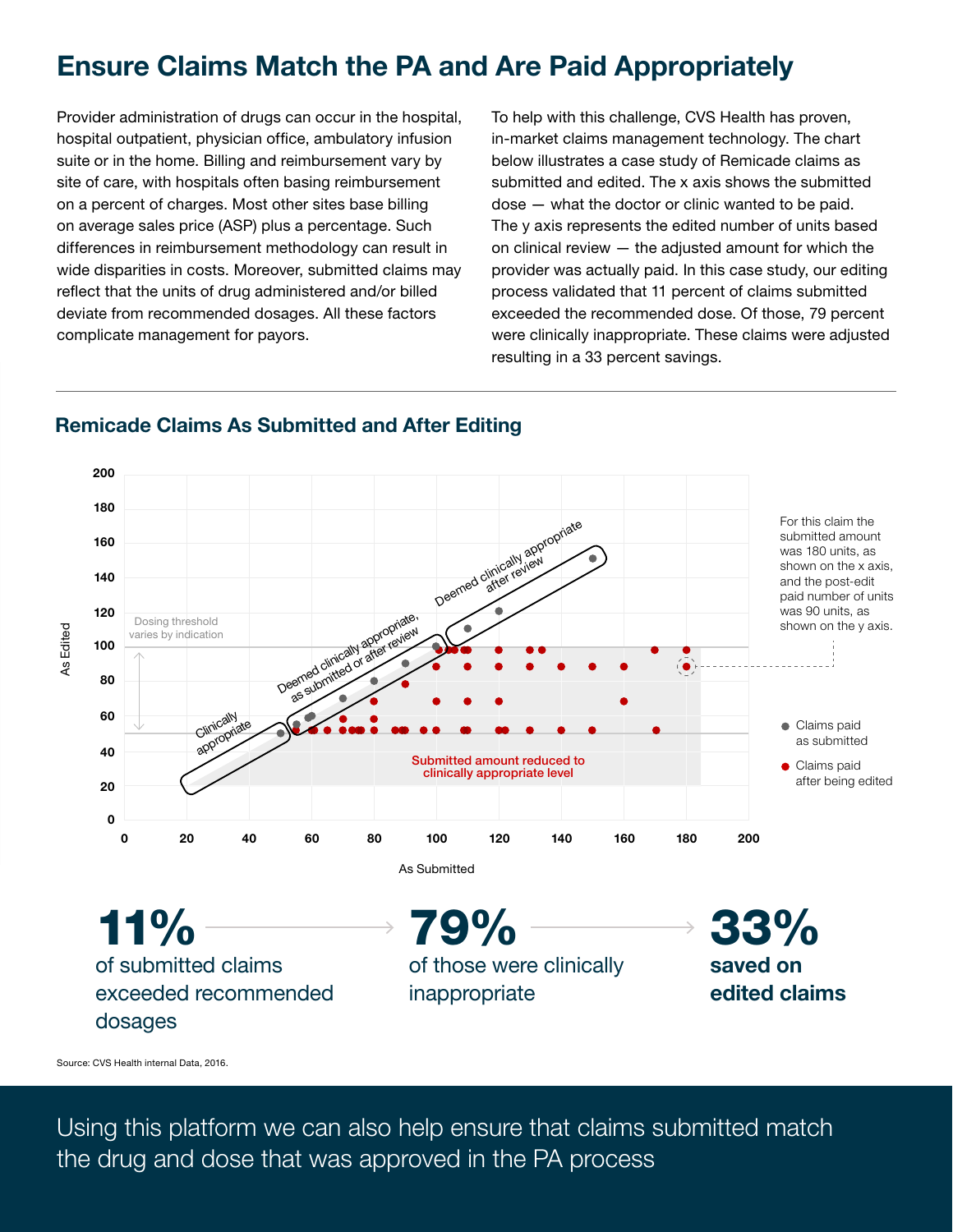## Additional Layer of Management: Site of Care

Administration of specialty drugs under the medical benefit may occur in several different settings. When appropriate, infusion in the home or in an infusion center can provide an additional layer of management and greater predictability in billing. According to one survey, [nearly half of payors plan to guide members away](http://specialtydigest.emdserono.com/digest.aspx) from [hospital outpatient sites](http://specialtydigest.emdserono.com/digest.aspx) to alternate facilities.

With its own infusion network and home infusion services, CVS Health may be able to facilitate infusion in these or

other alternate sites, including working with patients to ease transitions. Many members welcome the transition since these alternate sites can offer greater convenience. We are also enhancing our PA systems to facilitate more intensive site-of-care management for payors and providers, guiding patients to the most cost-effective sites as early in therapy as possible. This seamless process is automated through technology, and supported by medical necessity and our dedicated, centralized site-of-care team.



Nearly half of payors plan to guide members away from hospital outpatient facilities

Many members welcome the transition as more convenient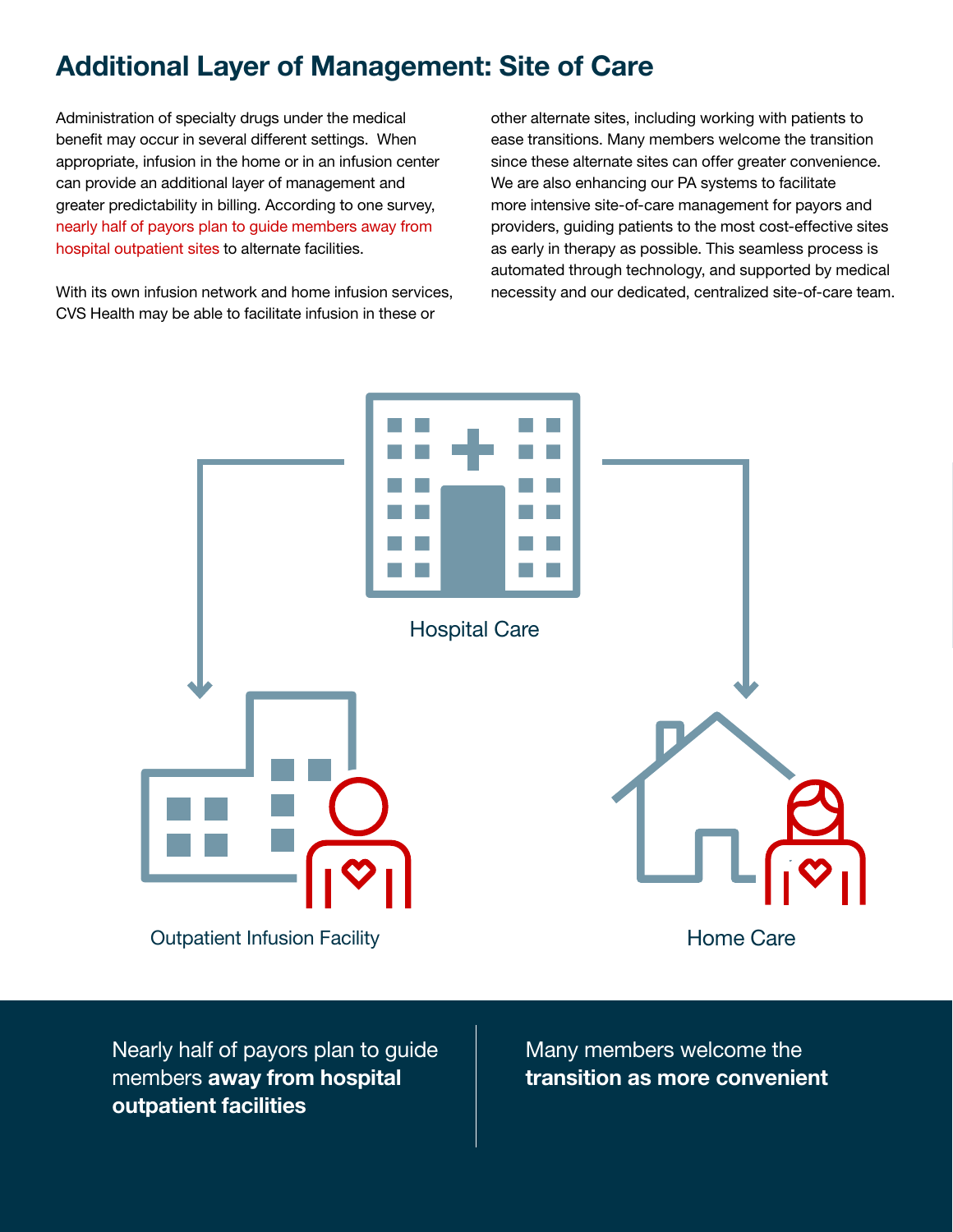#### Looking Ahead

As specialty products target more common conditions, and utilization and costs increase, management challenges will only become more pronounced. An increasing number of conditions can be treated with a range of specialty drugs, including drugs billed under both the pharmacy and medical benefits. This number will continue to grow. The specialty pipeline remains robust, and we project that more than a third of potential products are likely to be administered under the medical benefit, making it imperative that payors develop strategies to optimally manage this spend.

As we have discussed, [specialty management models](http://insights.cvshealth.com/the-evolution-of-specialty-management) [are evolving.](http://insights.cvshealth.com/the-evolution-of-specialty-management) The CVS Health model – an integrated

pharmacy benefit manager (PBM) and specialty pharmacy with retail access, as well as embedded care management – brings together a broad range of capabilities and assets to help our clients manage their specialty pharmacy spend.

CVS Health has the broadest set of integrated capabilities to help manage specialty spend under both benefits. Our medical benefit management solutions help to bring pharmacy precision and control to management of this spend, and we continue to innovate and add new layers of sophistication to our approach. Current areas of focus include Medicare Part B PA delegation and rebates on drugs adjudicated under the medical benefit.



Our goal is to provide maximum value to payors, while helping to improve the physician experience and member outcome.

#### Alan Lotvin, MD

Executive Vice President, CVS Specialty Pharmacy

1. Data Source: Medicines Use and Spending in the U.S. IMS, April 2016. NHE, Artemetrx, CVS Health Internal Analysis, 2016.

Projections based on CVS Health data. Individual results will vary based on plan design, formulary status, demographic characteristics and other factors. Client-specific modeling available upon request.

This document contains references to brand-name prescription drugs that are trademarks or registered trademarks of pharmaceutical manufacturers not affiliated with CVS Health. CVS Health uses and shares data as allowed by applicable law, our agreements and our information firewall.